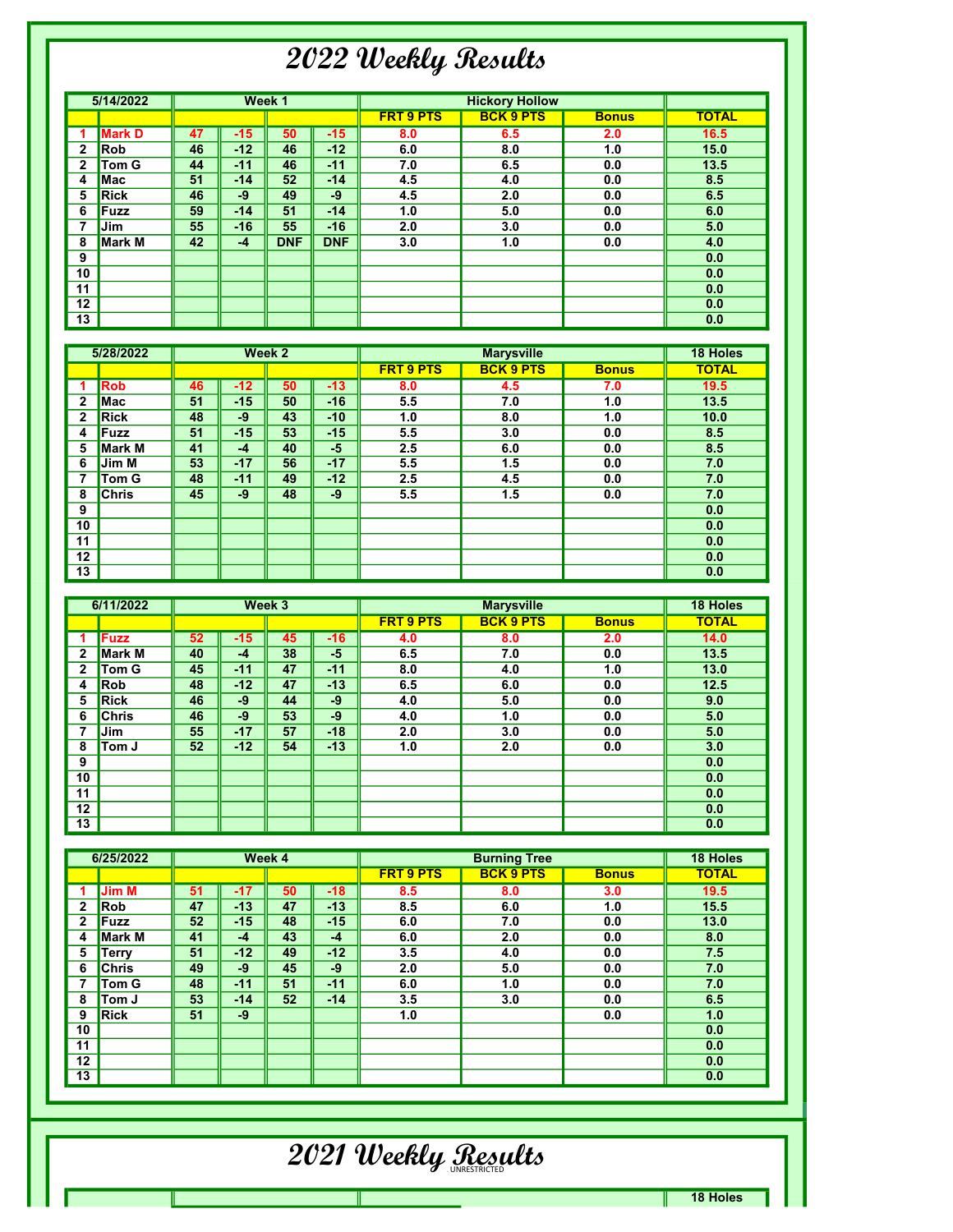|                |  |  | <b>FRT 9 PTS</b> | <b>BCK 9 PTS</b> | <b>Bonus</b> | <b>TOTAL</b> |
|----------------|--|--|------------------|------------------|--------------|--------------|
|                |  |  |                  |                  |              | 0.0          |
| $\overline{2}$ |  |  |                  |                  |              | 0.0          |
| $\overline{2}$ |  |  |                  |                  |              | 0.0          |
| 4              |  |  |                  |                  |              | 0.0          |
| 5              |  |  |                  |                  |              | 0.0          |
| 6              |  |  |                  |                  |              | 0.0          |
| ⇁              |  |  |                  |                  |              | 0.0          |
| 8              |  |  |                  |                  |              | 0.0          |
| 9              |  |  |                  |                  |              | 0.0          |
| 10             |  |  |                  |                  |              | 0.0          |
| 11             |  |  |                  |                  |              | 0.0          |
| 12             |  |  |                  |                  |              |              |
| 13             |  |  |                  |                  |              | 0.0          |

|                |  |  | <b>WEEK 6</b>    |                  |              | 18 Holes     |
|----------------|--|--|------------------|------------------|--------------|--------------|
|                |  |  | <b>FRT 9 PTS</b> | <b>BCK 9 PTS</b> | <b>Bonus</b> | <b>TOTAL</b> |
|                |  |  |                  |                  |              | 0.0          |
| $\mathbf{2}$   |  |  |                  |                  |              | 0.0          |
| 3              |  |  |                  |                  |              | 0.0          |
| 4              |  |  |                  |                  |              | 0.0          |
| 5              |  |  |                  |                  |              | 0.0          |
| 6              |  |  |                  |                  |              | 0.0          |
| $\overline{ }$ |  |  |                  |                  |              | 0.0          |
| 8              |  |  |                  |                  |              | 0.0          |
| 9              |  |  |                  |                  |              | 0.0          |
| 10             |  |  |                  |                  |              | 0.0          |
| 11             |  |  |                  |                  |              | 0.0          |
| 12             |  |  |                  |                  |              | 0.0          |

|                          |  |  | <b>WEEK 7</b>    |                  |              | 18 Holes     |
|--------------------------|--|--|------------------|------------------|--------------|--------------|
|                          |  |  | <b>FRT 9 PTS</b> | <b>BCK 9 PTS</b> | <b>Bonus</b> | <b>TOTAL</b> |
|                          |  |  |                  |                  |              | 0.0          |
| $\mathbf{2}$             |  |  |                  |                  |              | 0.0          |
| 3                        |  |  |                  |                  |              | 0.0          |
| 4                        |  |  |                  |                  |              | 0.0          |
| 5                        |  |  |                  |                  |              | 0.0          |
| 6                        |  |  |                  |                  |              | 0.0          |
| $\overline{\phantom{a}}$ |  |  |                  |                  |              | 0.0          |
| 8                        |  |  |                  |                  |              | 0.0          |
| 9                        |  |  |                  |                  |              | 0.0          |
| 10                       |  |  |                  |                  |              | 0.0          |
| 11                       |  |  |                  |                  |              | 0.0          |
| 12                       |  |  |                  |                  |              | 0.0          |

|                          |  |  | <b>FRT 9 PTS</b> | <b>BCK 9 PTS</b> | <b>Bonus</b> | <b>TOTAL</b> |
|--------------------------|--|--|------------------|------------------|--------------|--------------|
|                          |  |  |                  |                  |              | 0.0          |
| $\overline{2}$           |  |  |                  |                  |              | 0.0          |
| 3                        |  |  |                  |                  |              | 0.0          |
| 4                        |  |  |                  |                  |              | 0.0          |
| 5                        |  |  |                  |                  |              | 0.0          |
| 6                        |  |  |                  |                  |              | 0.0          |
| $\overline{\phantom{a}}$ |  |  |                  |                  |              | 0.0          |
| 8                        |  |  |                  |                  |              | 0.0          |
| 9                        |  |  |                  |                  |              | 0.0          |
| 10                       |  |  |                  |                  |              | 0.0          |
| 11                       |  |  |                  |                  |              | 0.0          |
| 12                       |  |  |                  |                  |              | 0.0          |

 $\overline{2021}$  Weekly Results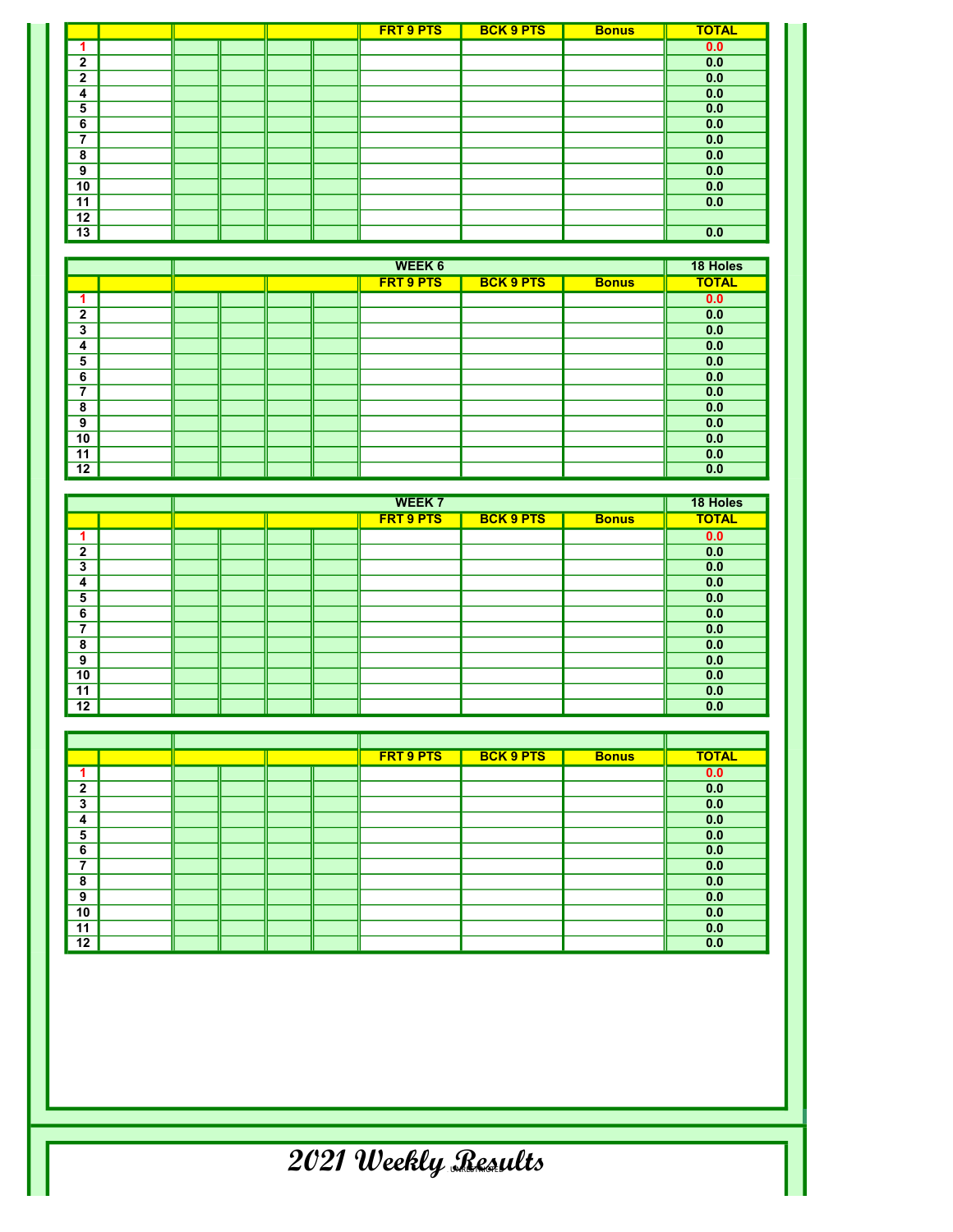|                 |  |  |  |  | <b>FRT 9 PTS</b> | <b>BCK 9 PTS</b> | <b>Bonus</b> | <b>TOTAL</b> |
|-----------------|--|--|--|--|------------------|------------------|--------------|--------------|
|                 |  |  |  |  |                  |                  |              | 0.0          |
| $\overline{2}$  |  |  |  |  |                  |                  |              | 0.0          |
| 3               |  |  |  |  |                  |                  |              | 0.0          |
| 4               |  |  |  |  |                  |                  |              | 0.0          |
| 5               |  |  |  |  |                  |                  |              | 0.0          |
| 6               |  |  |  |  |                  |                  |              | 0.0          |
| $\overline{ }$  |  |  |  |  |                  |                  |              | 0.0          |
| 8               |  |  |  |  |                  |                  |              | 0.0          |
| 9               |  |  |  |  |                  |                  |              | 0.0          |
| 10              |  |  |  |  |                  |                  |              | 0.0          |
| 11              |  |  |  |  |                  |                  |              | 0.0          |
| $\overline{12}$ |  |  |  |  |                  |                  |              | 0.0          |

|                |  |  |  |  | <b>FRT 9 PTS</b> | <b>BCK 9 PTS</b> | <b>Bonus</b> | <b>TOTAL</b> |
|----------------|--|--|--|--|------------------|------------------|--------------|--------------|
|                |  |  |  |  |                  |                  |              | 0.0          |
| $\overline{2}$ |  |  |  |  |                  |                  |              | 0.0          |
| 3              |  |  |  |  |                  |                  |              | 0.0          |
| 4              |  |  |  |  |                  |                  |              | 0.0          |
| 5              |  |  |  |  |                  |                  |              | 0.0          |
| 6              |  |  |  |  |                  |                  |              | 0.0          |
| 7              |  |  |  |  |                  |                  |              | 0.0          |
| 8              |  |  |  |  |                  |                  |              | 0.0          |
| 9              |  |  |  |  |                  |                  |              | 0.0          |
| 10             |  |  |  |  |                  |                  |              | 0.0          |
| 11             |  |  |  |  |                  |                  |              | 0.0          |
| 12             |  |  |  |  |                  |                  |              | 0.0          |

|              |  |  | <b>FRT 9 PTS</b> | <b>BCK 9 PTS</b> | <b>18 Hole PTS</b> | <b>TOTAL</b> |
|--------------|--|--|------------------|------------------|--------------------|--------------|
|              |  |  |                  |                  |                    | 0.0          |
| $\mathbf{2}$ |  |  |                  |                  |                    | 0.0          |
| 3            |  |  |                  |                  |                    | 0.0          |
| 4            |  |  |                  |                  |                    | 0.0          |
| 5            |  |  |                  |                  |                    | 0.0          |
| 6            |  |  |                  |                  |                    | 0.0          |
| 7            |  |  |                  |                  |                    | 0.0          |
| 8            |  |  |                  |                  |                    | 0.0          |
| 9            |  |  |                  |                  |                    | 0.0          |
| 10           |  |  |                  |                  |                    | 0.0          |
| 11           |  |  |                  |                  |                    | 0.0          |
|              |  |  |                  |                  |                    | 0.0          |

|              |  |  | <b>FRT 9 PTS</b> | <b>BCK 9 PTS</b> | <b>Bonus</b> | <b>TOTAL</b> |
|--------------|--|--|------------------|------------------|--------------|--------------|
|              |  |  |                  |                  |              | 0.0          |
| $\mathbf{2}$ |  |  |                  |                  |              | 0.0          |
| 3            |  |  |                  |                  |              | 0.0          |
| 4            |  |  |                  |                  |              | 0.0          |
| 5            |  |  |                  |                  |              | 0.0          |
| 6            |  |  |                  |                  |              | 0.0          |
| 7            |  |  |                  |                  |              | 0.0          |
| 8            |  |  |                  |                  |              | 0.0          |
| 9            |  |  |                  |                  |              | 0.0          |
| 10           |  |  |                  |                  |              | 0.0          |
| 11           |  |  |                  |                  |              | 0.0          |
| 12           |  |  |                  |                  |              | 0.0          |

## 2020 Weekly Results

|  |  |  |  |  |  | <b>FRT 9 PTS UNRESTBCK 9 PTS</b> | <b>Bonus</b> | <b>TOTAL</b> |
|--|--|--|--|--|--|----------------------------------|--------------|--------------|
|  |  |  |  |  |  |                                  |              |              |